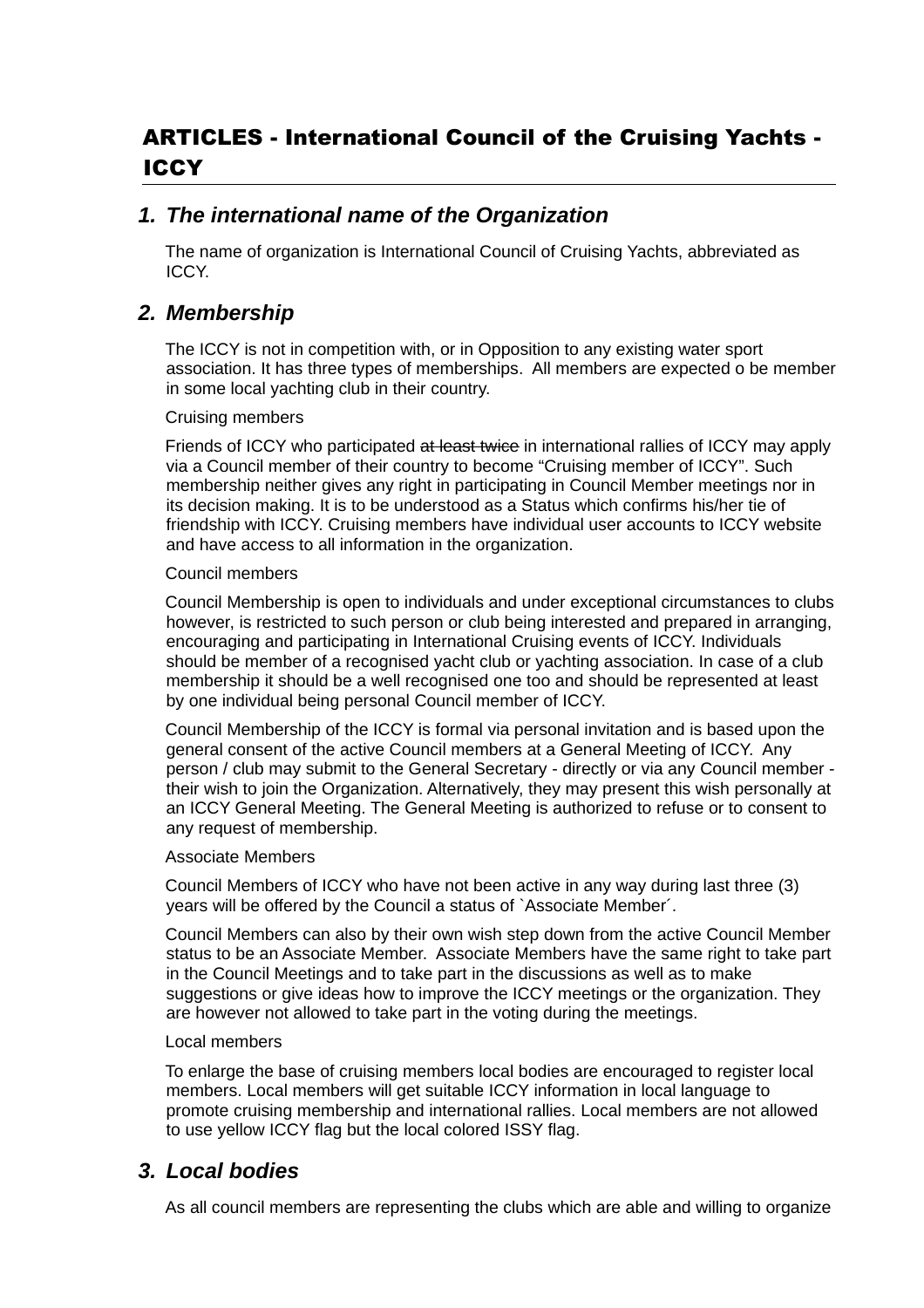ICCY events, those clubs or associations are recognized as local bodies. Local bodies are listed on the ICCY website and they are expected to act as local representatives and ICCY advisors in the country. The obligation of the local bodies is to ensure the distribution of the information and invitations of the events locally and to promote ICCY and its ideals in all possible ways.

Local bodies can register local members to create ICCY-family and to promote international operations. In case there is more than one body in the country, they must fully operate in warm cooperation together. Local ICCY flag can be introduced with same layout but nationally colored. Before launching the flag the unique colorization must be confirmed by General Secretary.

## *4. Obligations of ICCY and its members*

Based upon the premise that the sport of international yacht cruising is favourable in creating and maintaining international friendships, thus contributing to a better understanding among peoples of all nations, it is the moral Obligation of the ICCY and its members to represent, safeguard and encourage international contacts and meetings within the sphere of yacht cruising both on a national and international level. It is the duty of the council to plan and to prepare well in advance the already traditional "Annual International Meeting of Cruising Yachts". Ideally the plan is to stage the rally on an alternating annual East / West basis (this is loosely defined as East or West of River Elbe).

Council Members are expected to convey their experience and grant Support to other members. Council Members should strive to achieve as much favourable publicity as possible using the media of press (particularly yachting magazines) radio and T.V. to promote the aims and ideals of the ICCY. In addition every effort should be made to obtain the sympathetic support and participation of the annual host country. Diplomatic and Consular representatives should be informed that an International Rally is planned and Nationals from their own country are participating.

### *5. Meetings and events*

#### General meetings

ICCY operations are managed in general meetings for council members. There are at least the Summer general meeting (SGM) in accordance of International meeting of cruising yachts and the Autumn general meeting (AGM) in accordance of International Autumn meeting of ICCY. Additional general meetings can be arranged by request of any council member. Associate members are allowed to participate general meetings as observers without the right to vote.

#### Events and rallies

*International meeting of cruising yachts* will be arranged every year in July. This meeting has a nature of an open rally where all cruisers are warmly welcomed. International meeting of cruising yachts is called also summer meeting or international rally. The meeting must be arranged in harmony with the document *`Guidelines for Organizing I.C.C.Y. International Meetings of Cruising Yachts´*.

*International Autumn meeting* will be arranged yearly by the organizer of the coming international rally, all members are warmly welcomed. This meeting is without boats and it is mainly the framework to arrange AGM.

*International winter meeting in the Mediterranean* is arranged by La Société des Amis de la Grande Aventure (SAGA) in spring time. This meeting is without boats and has a nature of travelling experience in the ICCY spirit.

# *6. Executive Body and Communication*